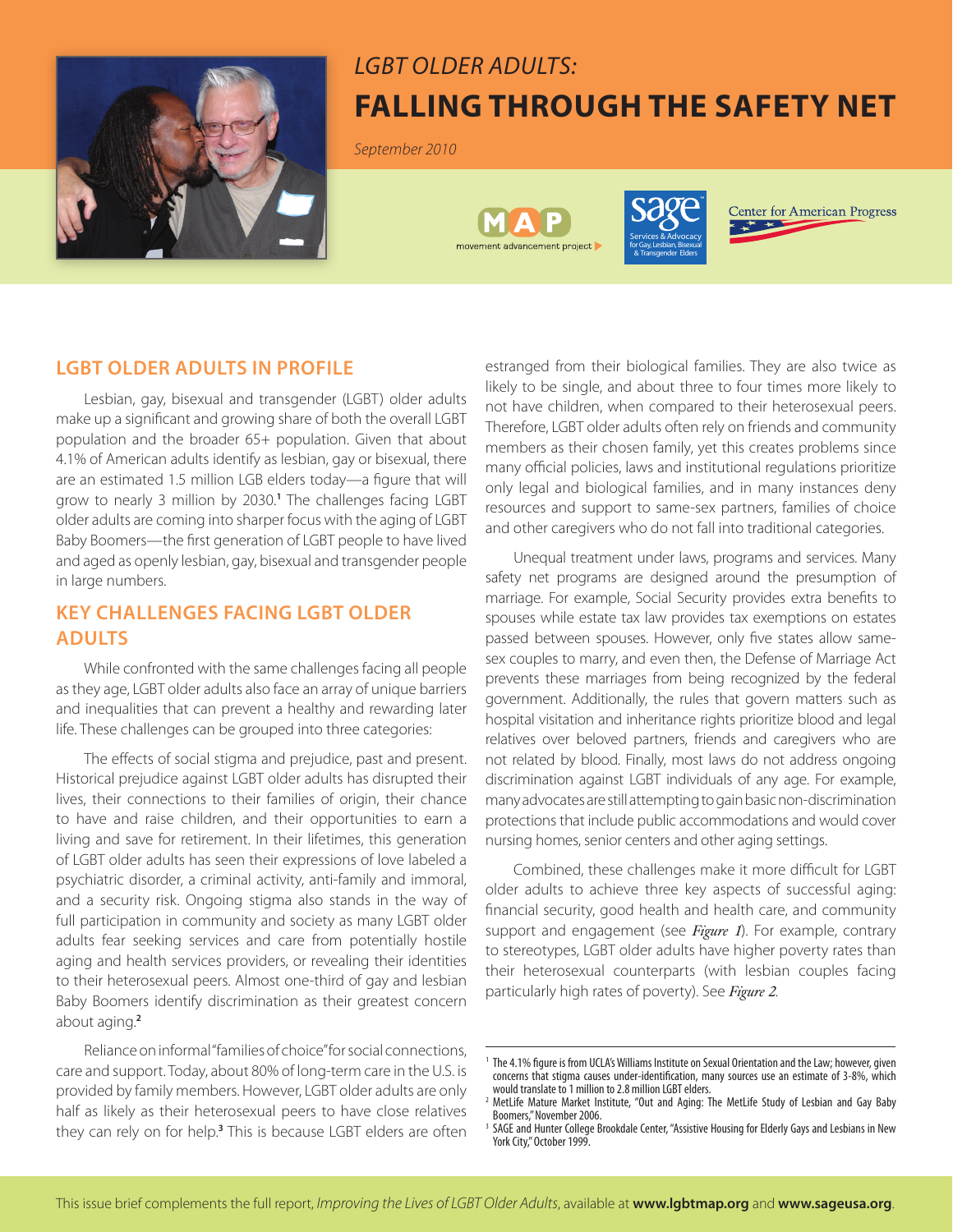#### **Figure 1: Three Challenges Obstruct LGBT Elders' Successful Aging**





Source: Goldberg, Naomi G. "The Impact of Inequality for Same-Sex Partners in Employer-Sponsored Retirement Plans," The Williams Institute, May 2009

# **TWO STORIES OF AGING: HOW AGING IS HARDER FOR LGBT OLDER ADULTS**

To illustrate how these challenges can impede LGBT older adults from aging successfully, we contrast the experiences of a heterosexual couple (George and Maria) to a lesbian couple (Ellen and Rita) entering retirement. Note that in this illustration, the two couples enter retirement under the same circumstances—all differences in their aging experience can be attributed to one thing only, *the different treatment they experience because one couple is heterosexual and the other is a lesbian couple.***<sup>4</sup>**

As shown in *Figure 3*, both couples enter retirement in good health, with a modest home, a \$50,000 nest egg and a pension for the older spouse. For both couples, the older spouse has earned a Social Security benefit of \$954 monthly and the younger spouse has earned a benefit of \$26 monthly. However, Maria (married to George) is eligible for a spousal benefit of half of George's Social Security amount, or \$477 per month. This benefit gives George and Maria a combined Social Security income of \$1,431 per month (the average for heterosexual couples.)**<sup>5</sup>** As a same-sex partner, Ellen is not eligible for the spousal benefit, so she receives only \$26 per month, giving her and Rita \$980 per month in Social Security (the average for lesbian couples).**<sup>6</sup>**

While George and Maria are actively engaged in their community, Ellen and Rita experience discrimination and hostility from staff and other patrons at the local senior center and decide to "keep to themselves." Ellen and Rita therefore, are relatively isolated within their community.

When George falls ill, Maria is supported by sympathetic health and social service providers who involve her in critical care decisions. When George returns home, he and Maria receive ongoing home and community-based care. In contrast, when Rita falls ill, local hospital staff members are hostile to Ellen and try to

<sup>4</sup> Note that the laws and policies which support the scenario describe here are too complex to cover in this issue brief. However, they are examined in-depth in "Improving the Lives of LGBT Older Adults," The Movement Advancement Project and Services and Advocates for Gay, Lesbian, Bisexual and<br>Transgender Elders, 2010. Available at www.lgbtmap.org and www.sageusa.org. Transgender Elders, 2010. Available at <u>www.lgbtmap.org</u> and <u>www.sageusa.org</u>.<br>The average Social Security income as sourced from: Goldberg, Naomi G. "The Impact of Inequality for

Same-Sex Partners in Employer-Sponsored Retirement Plans," The Williams Institute, May 2009

 $6$  Ibid.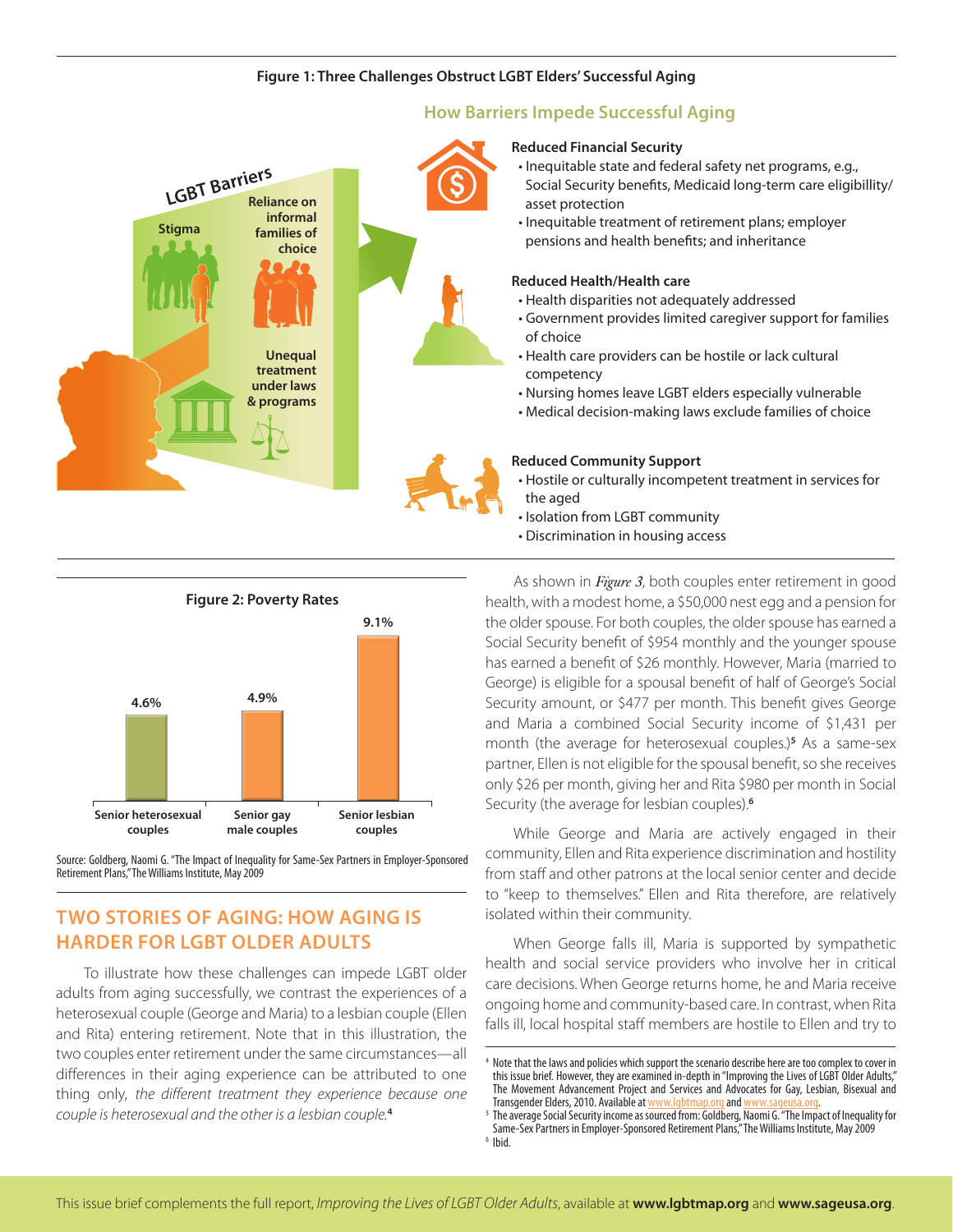

#### **Figure 3: Putting It All Together: Two Stories of Aging**

exclude her from medical decisions. After Rita is released, Rita and Ellen avoid in-home care because they fear further discrimination, which leaves Ellen to act as the sole caregiver.

With adequate ongoing care, George enters a nursing home after five years at home. Medicaid spousal impoverishment protections allow Maria to keep their home, nest egg and a portion of George's income. By contrast, since Ellen cannot keep up with the caregiving burden, Rita enters a nursing home after only two years.**<sup>7</sup>** Because spousal impoverishment protections are not available to same-sex couples, Rita and Ellen's home, nest egg and Rita's income go to pay for Rita's nursing home care, leaving Ellen below the poverty line. To make ends meet, Ellen moves in with a cousin and applies for Supplemental Security Income and food stamps.

Several years later, when George dies, Maria inherits the nest egg and home, acquires George's pension, receives a Social Security survivor benefit of \$954 per month, is allowed to make burial decisions, and benefits from the emotional support of her community. When Rita dies, Ellen is left homeless, without Rita's pension (since Rita's pension lacked a joint survivor option for same-sex couples), without Social Security survivor benefits (since the federal government does not recognize their relationship) and without needed community and emotional support.

These examples illustrate how policy barriers gradually tear away at the safety net of LGBT older adults—and how the inequities facing LGBT older adults compound and reinforce each other, creating a dramatically different aging experience for LGBT elders

Although there is no research tracking this phenomena, anecdotal data from LGBT service providers attests to the early institutionalization of LGBT elders.